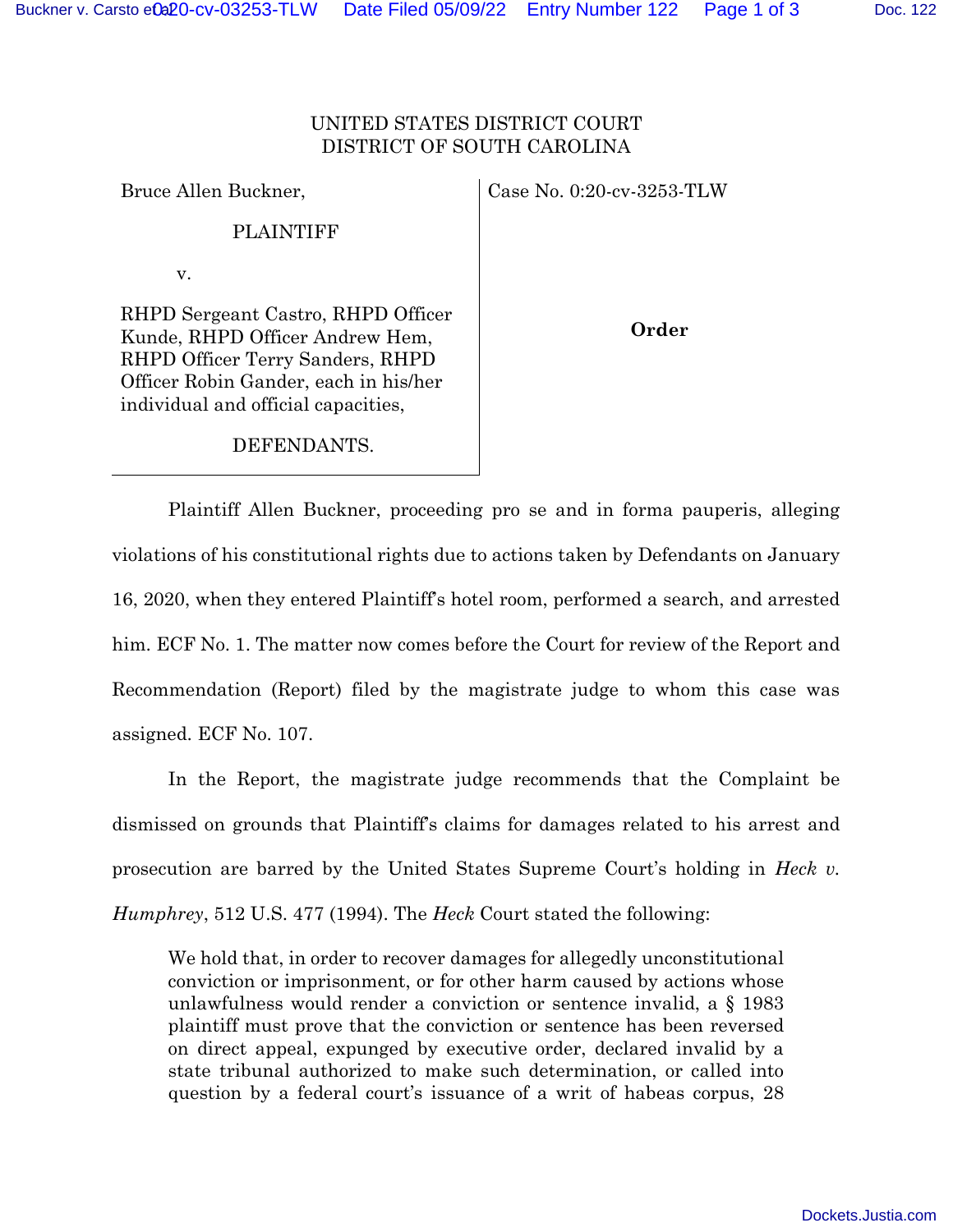U.S.C. § 2254. A claim for damages bearing that relationship to a conviction or sentence that has not been so invalidated is not cognizable under § 1983.

*Id*. at 486–87.

On November 1, 2021, the magistrate judge issued an order directing Plaintiff to show cause by November 22, 2021, why Plaintiff's claims should not be dismissed as barred by *Heck*. ECF No. 100. Plaintiff failed to take the opportunity given to him to respond to the magistrate judge's order, ECF No. 100, at which point the magistrate judge issued the Report. Plaintiff then filed objections, but again failed to provide any reason this case is not barred by *Heck*. ECF No. 110. This matter is now ripe for decision.

In reviewing the Report, the Court applies the following standard:

The magistrate judge makes only a recommendation to the Court, to which any party may file written objections . . . . The Court is not bound by the recommendation of the magistrate judge but, instead, retains responsibility for the final determination. The Court is required to make a *de novo* determination of those portions of the report or specified findings or recommendation as to which an objection is made. However, the Court is not required to review, under a *de novo* or any other standard, the factual or legal conclusions of the magistrate judge as to those portions of the report and recommendation to which no objections are addressed. While the level of scrutiny entailed by the Court's review of the Report thus depends on whether or not objections have been filed, in either case the Court is free, after review, to accept, reject, or modify any of the magistrate judge's findings or recommendations.

*Wallace v. Hous. Auth. of City of Columbia*, 791 F. Supp. 137, 138 (D.S.C. 1992)

(citations omitted).

 In light of the standard set forth in *Wallace*, the Court has reviewed, *de novo*, the Report and the objections. After careful review of the Report and the objections, for the reasons stated by the magistrate judge, particularly Plaintiff's failure to follow